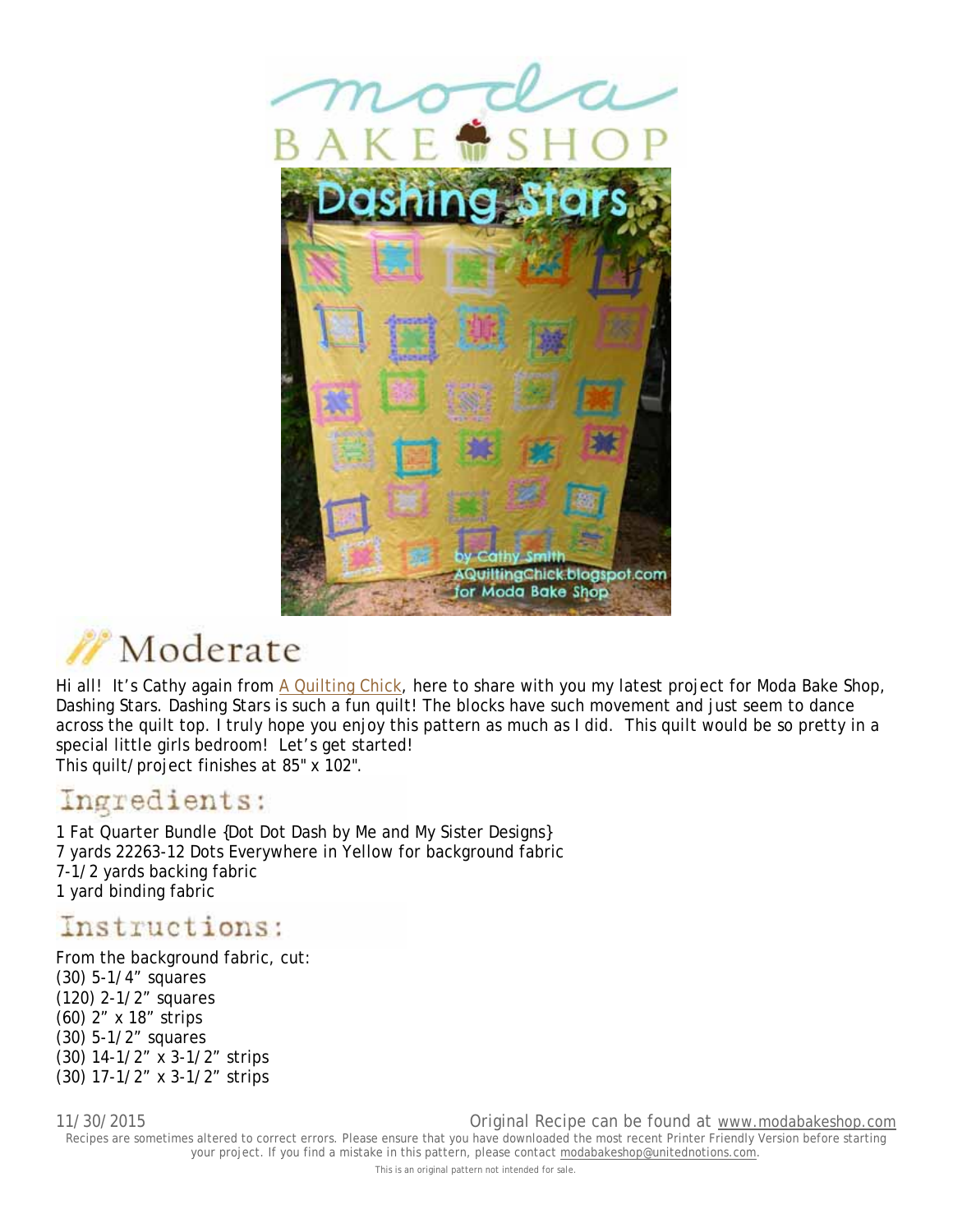From your fat quarter bundle, choose (30) fat quarters that work well with, and don't blend into, your background fabric. From each fat quarter, cut:

Label as Star<br>
(4) 2-7/8" squares, draw diagonal on back <br>
(2) 2" x 18" strips  $(4)$  2-7/8" squares, draw diagonal on back

### (1) 4-1/2" square (1) 5-1/2" square

### **Sewing Instructions**

All sewing instructions assume a scant 1/4" seam allowance. We will be making 4 (9/16/30/36) blocks. The following directions are to make ONE block. Repeat to make the quantity needed for your size quilt.

1. Place (2) 2-7/8" squares on top of (1) 5-1/4" square, right sides together, as shown. The center corners will overlap. Pin as shown.

2. Sew a scant 1/4" seam on each side of the diagonal line as shown.

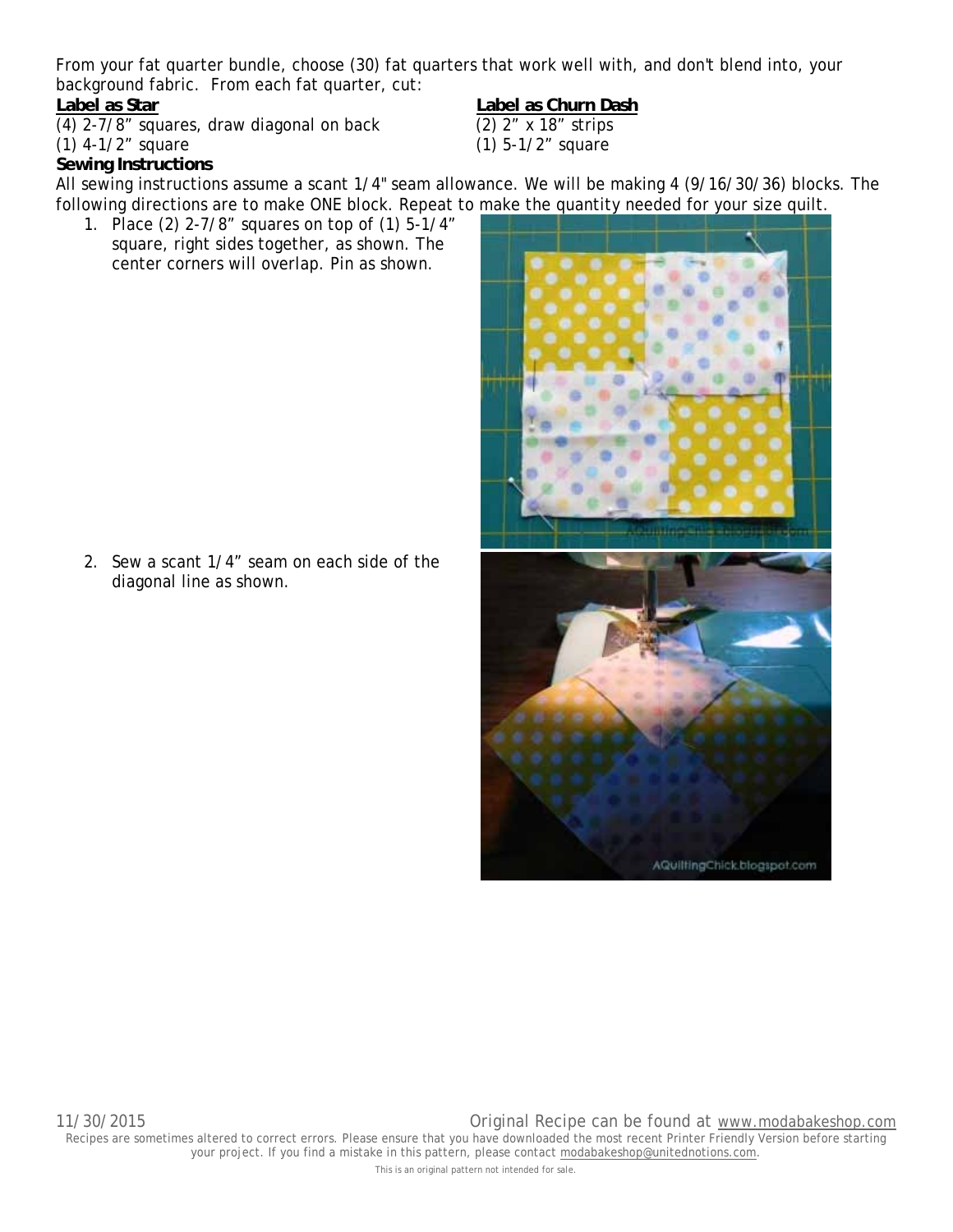3. Cut on your drawn diagonal line and press open.

4. You will have two pieces that look like the picture to the right.

5. Pin a 2-7/8" square to the corner of your partial flying geese. Pin as shown. Repeat for both of the partial flying geese pieces.



This is an original pattern not intended for sale.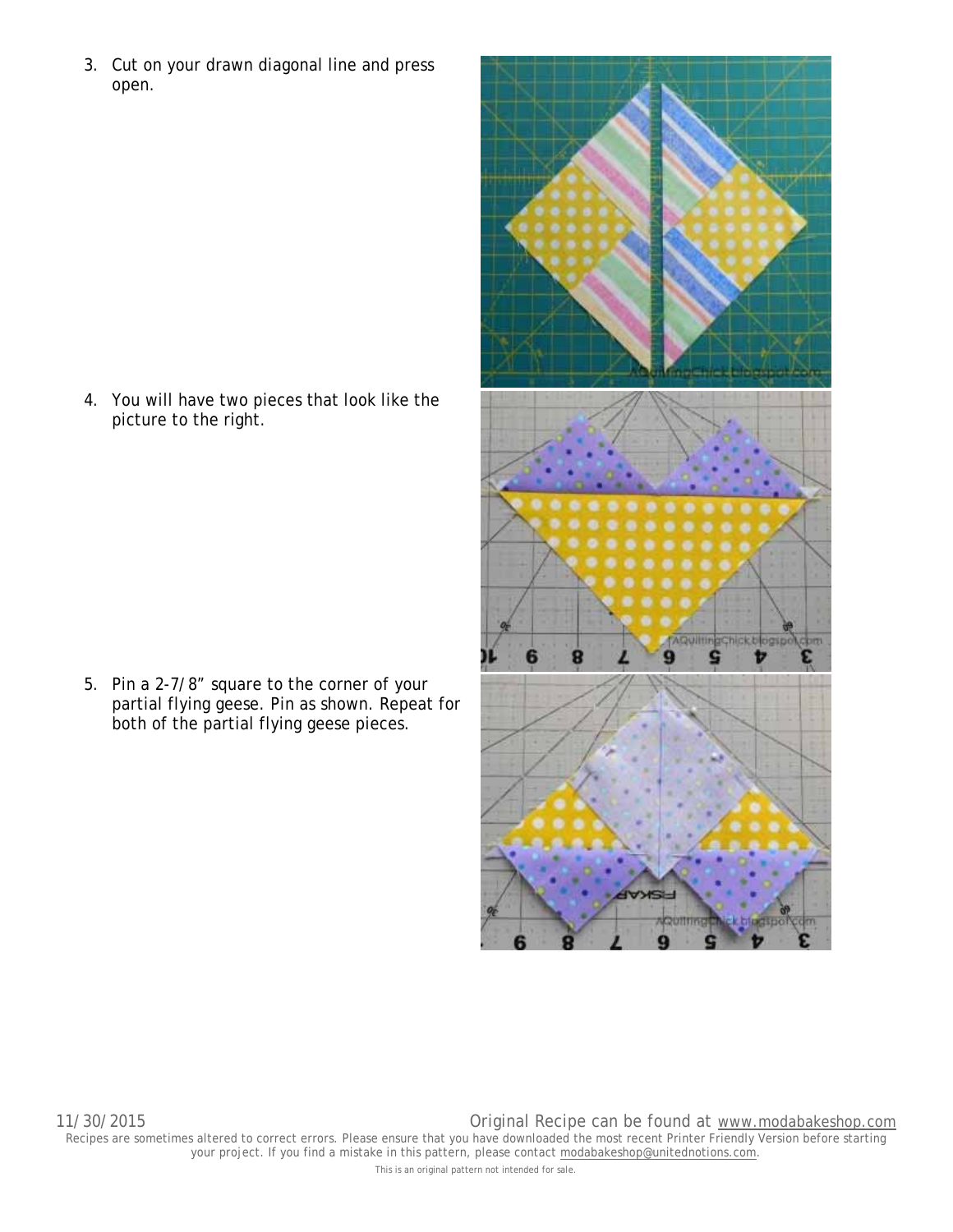6. Sew a scant quarter inch seam on both sides of your drawn line, as shown.

7. Cut on your drawn line and press open. You will now have 4 flying geese units. Square up to 2-1/2 x 4-1/2".

8. Arrange (4) flying geese units with (1) matching 4-1/2" square and (4) 2-1/2" background squares as shown.

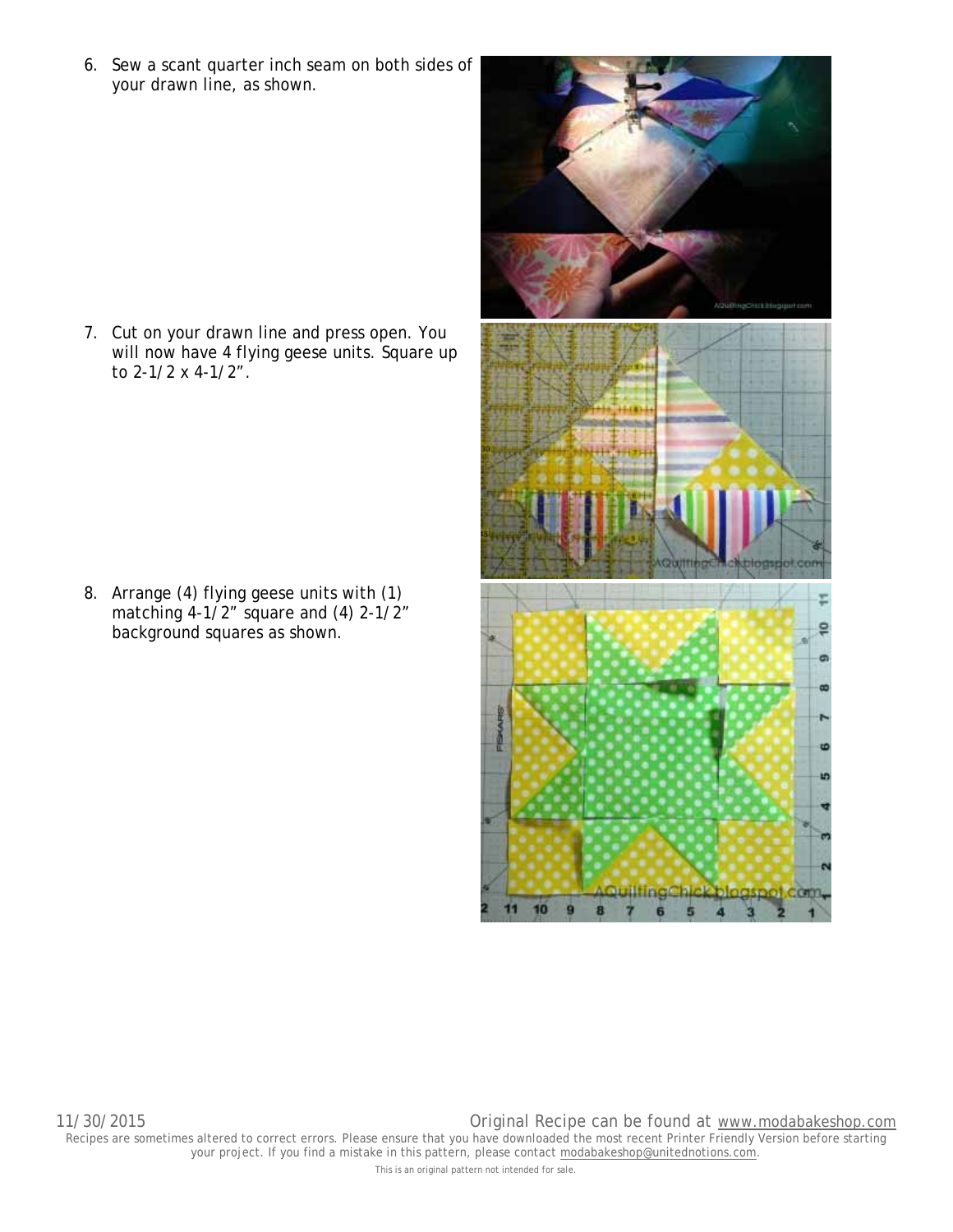9. Sew into three rows. Press seams away from the flying geese units.

10. Arrange your rows as shown.

11. Layer the top and bottom row over the middle row as shown. Pin along the long edges and sew. Press open and set aside.

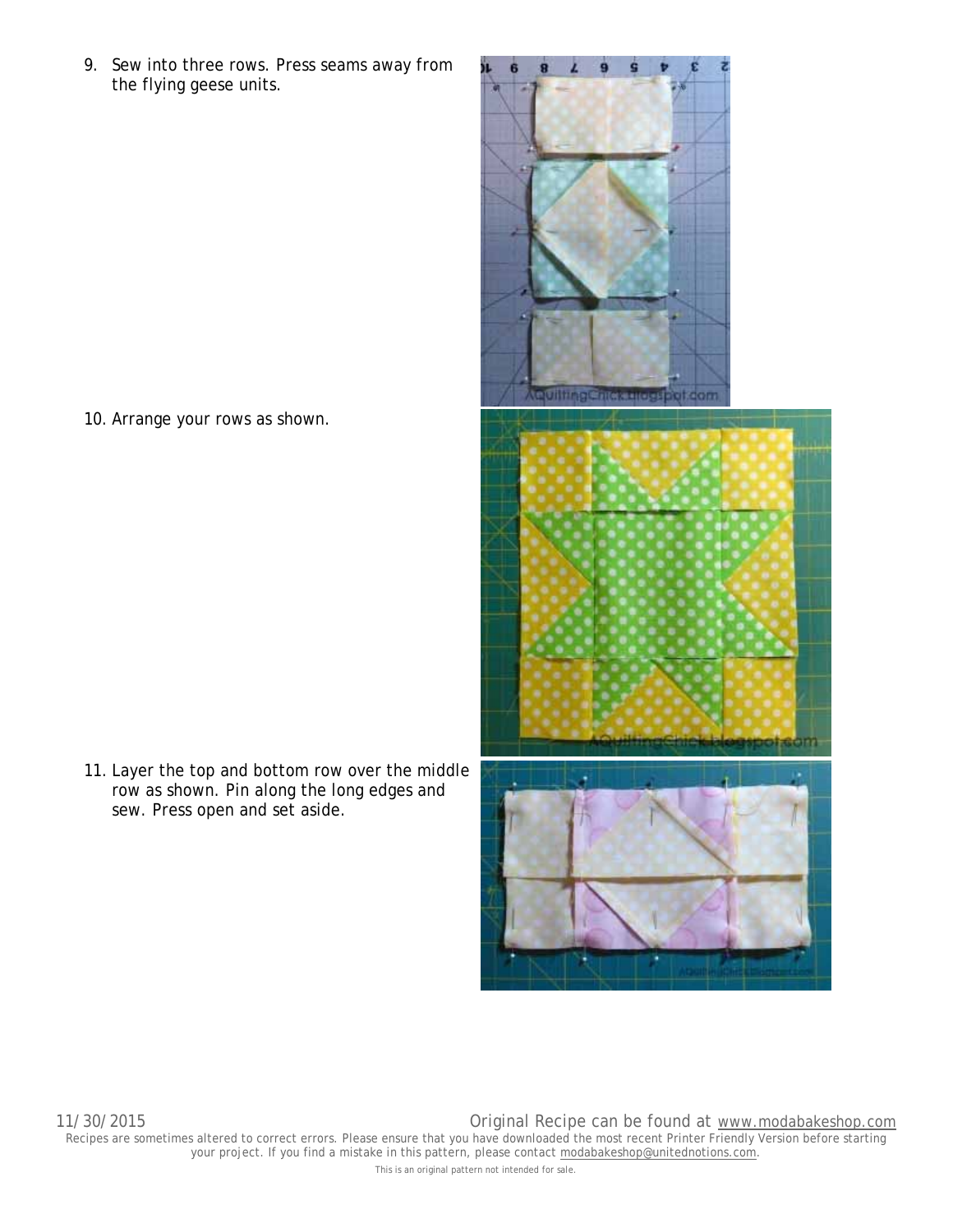12. Layer one 5-1/2" background with one 5-1/2" square from your fat quarter, right sides facing. Pin all sides together as shown. Sew on all four sides.

13. Now lineup your squares on your cutting mat, using the 90-degree angle lines as shown.

14. Cut on both diagonals to create (4) half-square triangle (HST) units. Press open. Square up to  $3-1/2$ ".

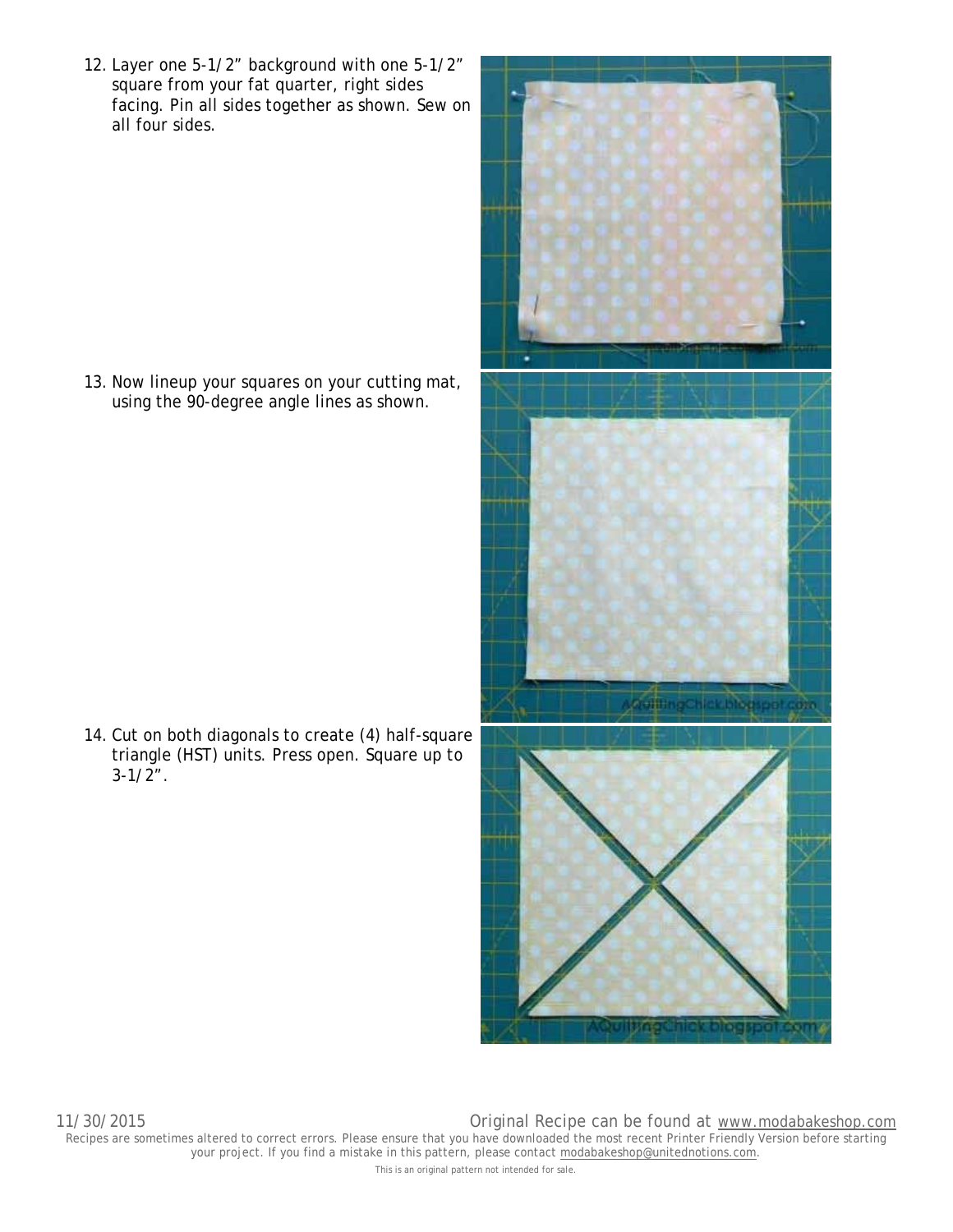15. Match up one 2"x 18" fat quarter strip with one 2" x 18" background strip and pin along one long edge.

- 16. Sew along the long edge and press open. Subcut each unit into (2) 3-1/2" x 8-1/2" strips, giving you (4) matching strip sets.
- 17. Arrange (2) of the strip sets with (4) matching HST units as shown.

18. Pin each row as shown and sew along the short edges. Press toward the strip sets.

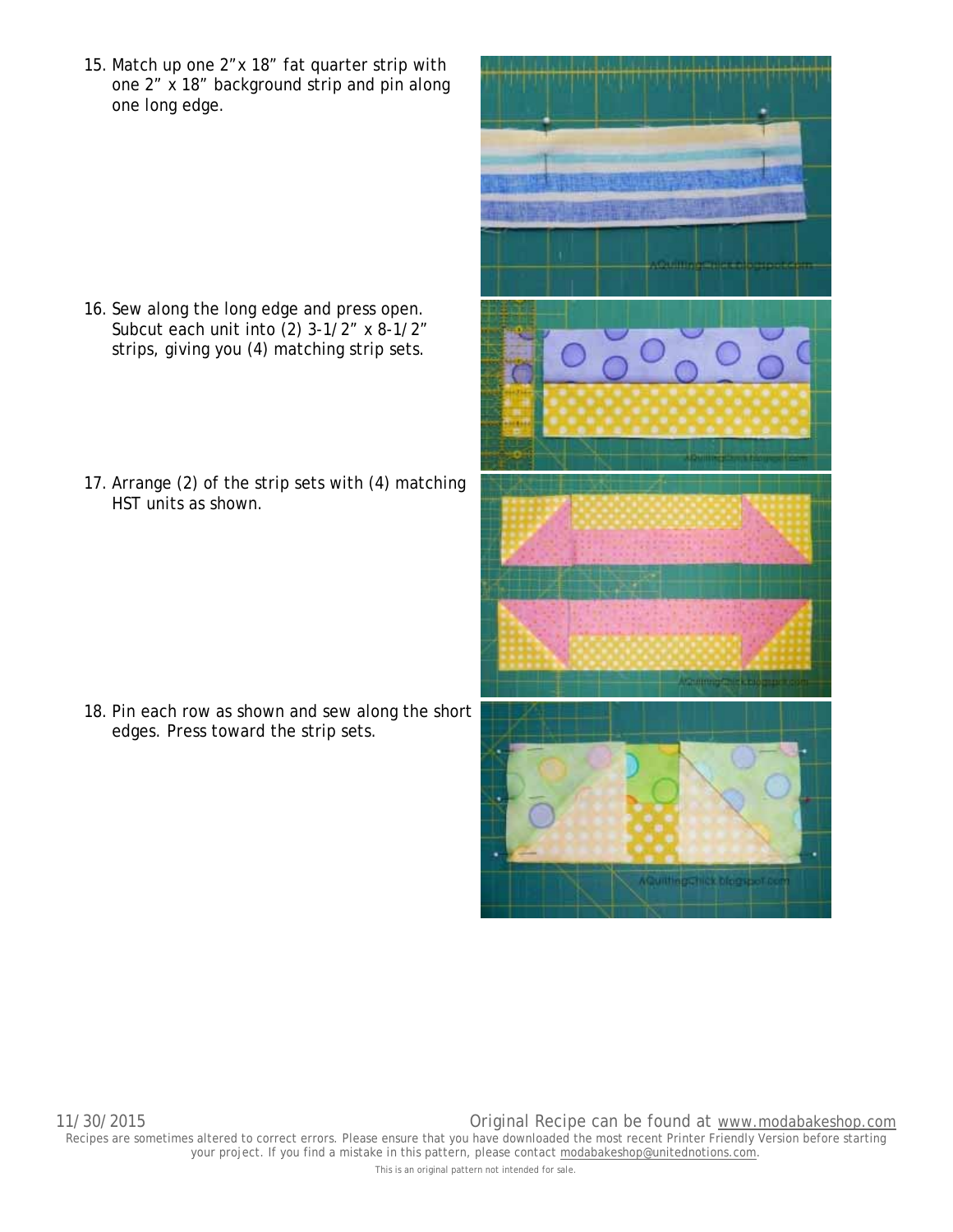19. Arrange your blocks as shown, using contrasting stars and churn dash units.

20. Pin the strip set units from the center row to the sides of the star blocks. Sew and press open toward the strip set units.

21. Combine all three rows into your completed blocks.



O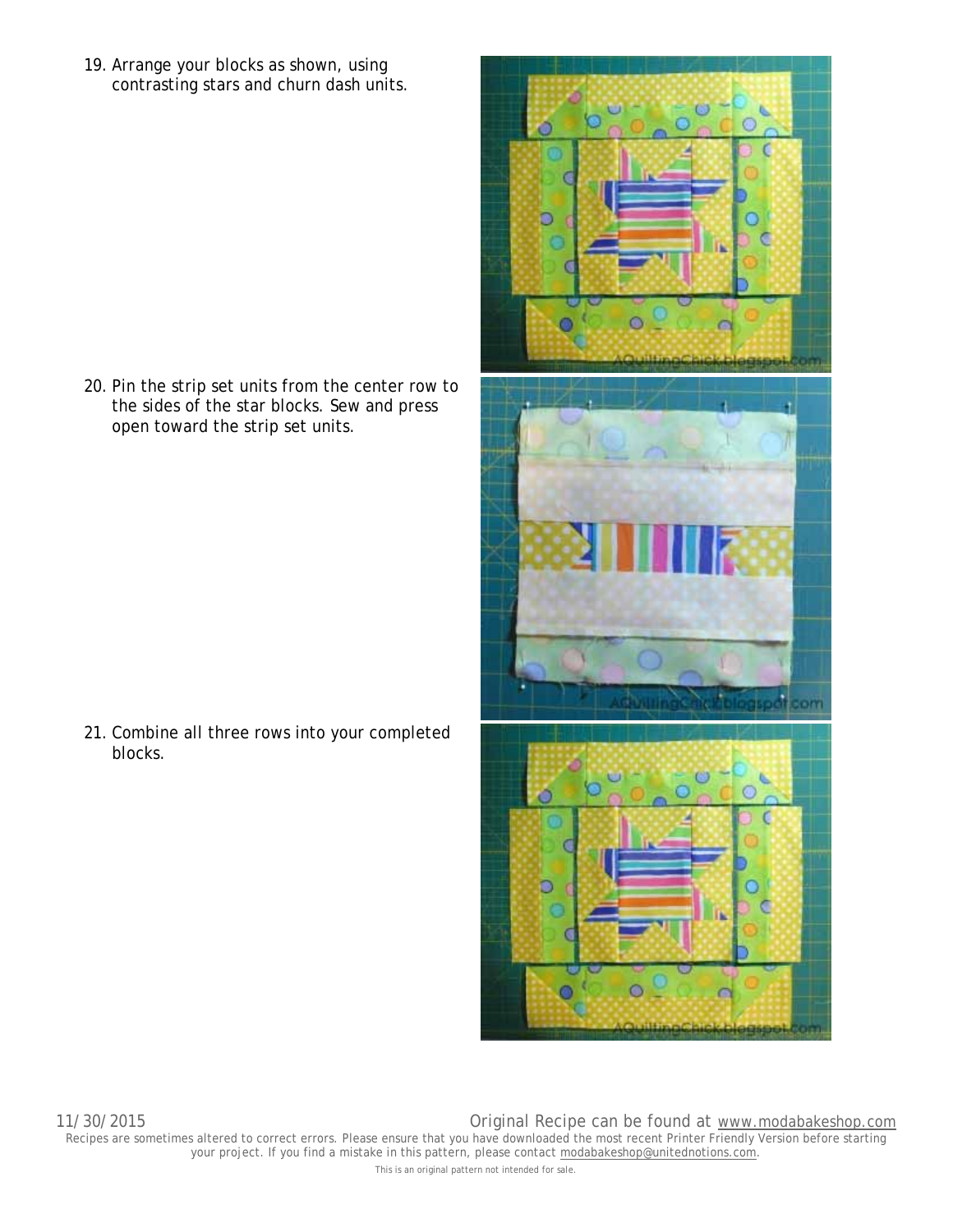22. Pin a 14-1/2" x 3-1/2" strip to the right side of each block and sew. Press open.

23. Pin a 17-1/2" x 3-1/2" strip to the bottom of each block and sew. Press open.

24. Your blocks are done!



Arrange your blocks in a pleasing manner, using the diagram below as a guide. I'm showing you two rows below, but repeat the layout twice more to complete all 6 rows. Make sure you watch the sides that your sashing is on. This makes your blocks dance!

11/30/2015 Original Recipe can be found at www.modabakeshop.com Recipes are sometimes altered to correct errors. Please ensure that you have downloaded the most recent Printer Friendly Version before starting your project. If you find a mistake in this pattern, please contact modabakeshop@unitednotions.com. This is an original pattern not intended for sale.